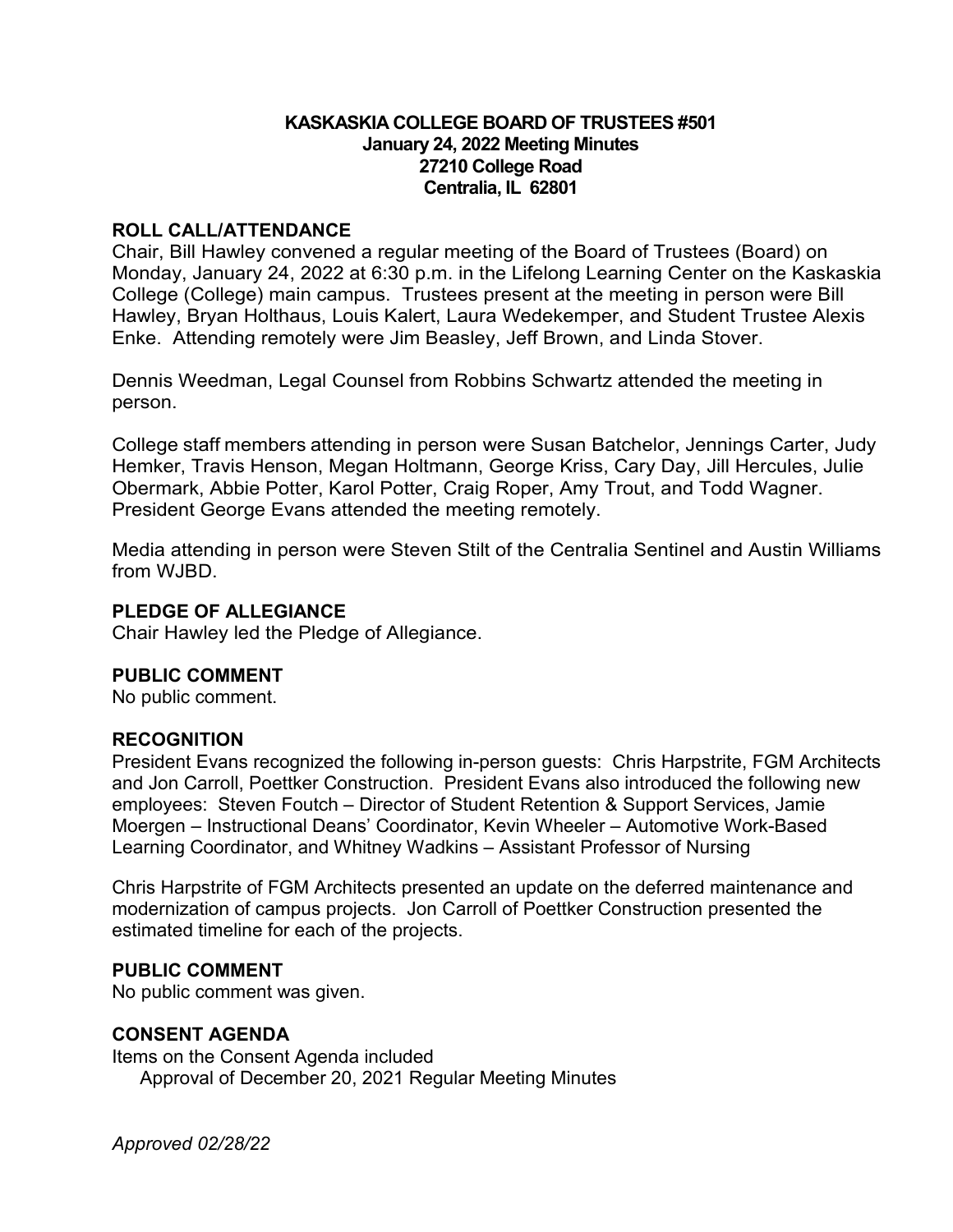Ratification and approval of disbursements and payrolls for December, 2021 which includes travel reimbursements for board members and College employees if any requested reimbursement exceeds maximum allowable costs, Treasurer Report, Budget Report, Personnel Report, Foundation Report, Kaskaskia College Sports Association Report, and Kaskaskia College Friends of Fine Arts Report. Administrative Reports include Administrative Services Report, Instructional Services Report, Student Services Report, and Executive Services Report.

Motion by Bryan Holthaus to approve the consent agenda items as presented.

| Roll call:            |            |                    |     |
|-----------------------|------------|--------------------|-----|
| <b>Jim Beasley</b>    | yes        | Louis Kalert       | yes |
| Jeff Brown            | <b>ves</b> | Linda Stover       | yes |
| <b>Bill Hawley</b>    | <b>ves</b> | Laura Wedekemper   | yes |
| <b>Bryan Holthaus</b> | <b>ves</b> | <b>Alexis Enke</b> | ves |
| Motion was approved.  |            |                    |     |

## **OLD UNFINISHED BUSINESS**

None.

### **NEW BUSINESS**

### **CLOSED SESSION**

No closed session was held.

### **RESOLUTION 22-01 RESOLUTION TO AWARD THE BID FOR THE PURCHASE OF CNC MILLING MACHINES (FEDERAL STIMULUS FUNDING)**

Motion by Bryan Holthaus to adopt the resolution awarding the bid for the purchase of CNC milling machines to First Technologies, Inc. of Brookfield, WI with \$41,811 in federal stimulus funding and \$12,699 in alternate funding to be identified by College Administration.

The bid was for the purchase of four table-top milling machines. Three of the machines will be used in the Industrial Technology Program at Crisp Technology Center. The fourth machine will be placed in the mobile training lab once purchased. These machines will provide students with more opportunities to train on this type of machine which is a muchneeded skillset of employers in the manufacturing industry in this area.

| Roll call:            |            |                  |     |
|-----------------------|------------|------------------|-----|
| Jim Beasley           |            | yes Louis Kalert | yes |
| Jeff Brown            | ves        | Linda Stover     | yes |
| <b>Bill Hawley</b>    | <b>ves</b> | Laura Wedekemper | yes |
| <b>Bryan Holthaus</b> | <b>ves</b> | Alexis Enke      | ves |
| Motion was approved.  |            |                  |     |

*Approved 02/28/22*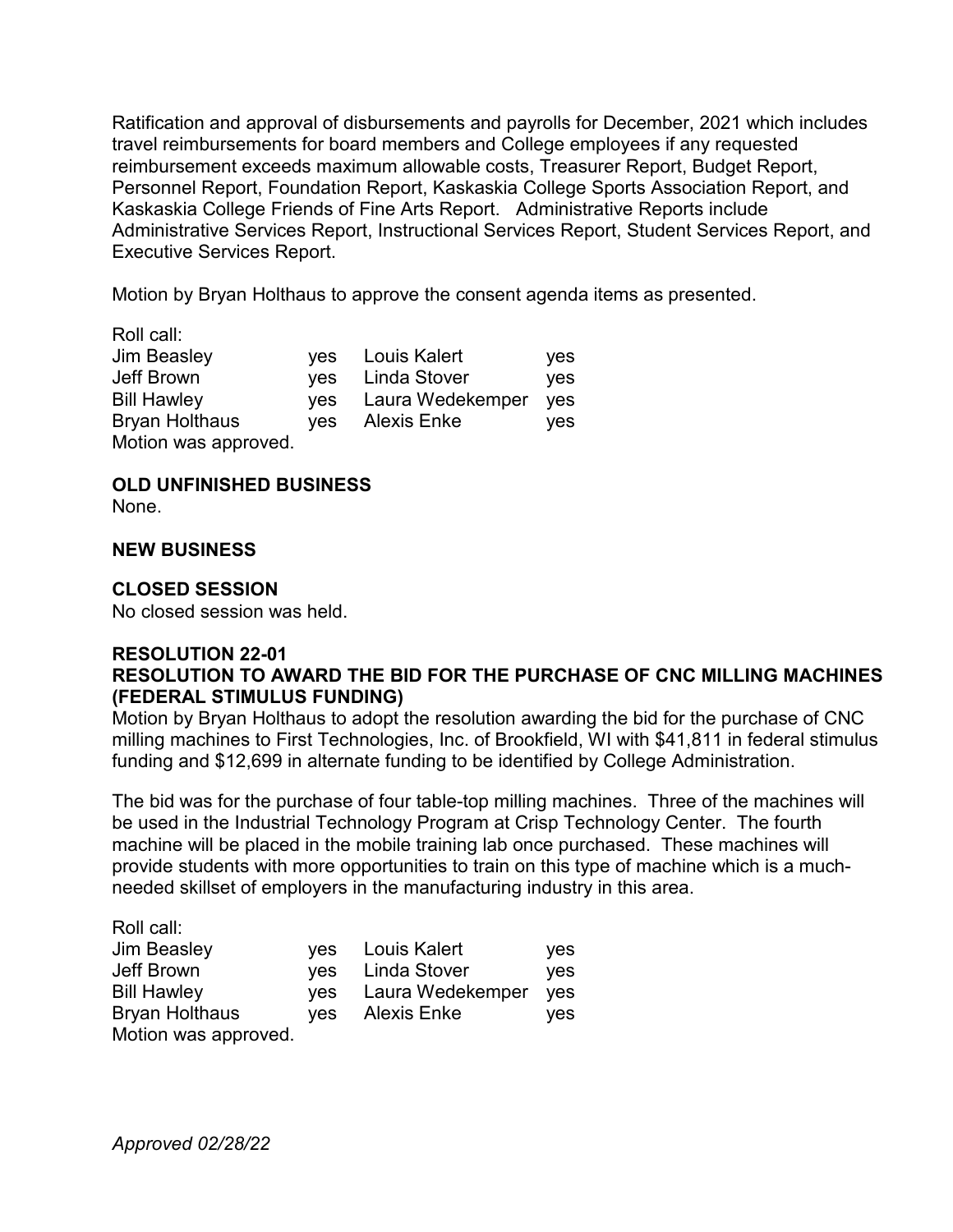## **RESOLUTION 22-02 RESOLUTION TO APPROVE THE PURCHASE OF SNAP-ON CERTIFICATION PROGRAM KITS (WORKFORCE EQUITY INITIATIVE GRANT FUNDING)**

Motion by Bryan Holthaus to adopt the resolution approving the purchase of Snap-on Certification Program Kits from Snap-on Industrial of Crystal Lake, IL in the amount of \$63,475.60.

Roll call:

| Jim Beasley           |     | yes Louis Kalert | yes        |
|-----------------------|-----|------------------|------------|
| Jeff Brown            | ves | Linda Stover     | <b>ves</b> |
| <b>Bill Hawley</b>    | yes | Laura Wedekemper | <b>ves</b> |
| <b>Bryan Holthaus</b> | ves | Alexis Enke      | ves.       |
| Motion was approved.  |     |                  |            |

### **RESOLUTION 22-03 RESOLUTION TO APPROVE THE PURCHASE OF INSTRUCTIONAL COMPUTERS (FEDERAL STIMULUS FUNDING)**

Motion by Bryan Holthaus to adopt the resolution approving the purchase of instructional computers from Dell of Round Rock, TX with an amount not to exceed \$90,000.

Roll call:

| Jim Beasley           |     | yes Louis Kalert | <b>ves</b> |
|-----------------------|-----|------------------|------------|
| Jeff Brown            |     | yes Linda Stover | <b>ves</b> |
| <b>Bill Hawley</b>    | ves | Laura Wedekemper | <b>ves</b> |
| <b>Bryan Holthaus</b> | ves | Alexis Enke      | <b>ves</b> |
| Motion was approved.  |     |                  |            |

#### **RESOLUTION 22-04 RESOLUTION FOR DISPOSITION OF COLLEGE PROPERTY**

Motion by Louis Kalert to adopt the resolution to declare the equipment listed as "no longer needed for College purposes" and that the College Administration dispose of such equipment in accordance with College Policy #2.6001.

Roll call:

| <b>Jim Beasley</b>                            | ves | yes Louis Kalert | <b>ves</b> |
|-----------------------------------------------|-----|------------------|------------|
| Jeff Brown                                    |     | yes Linda Stover | <b>ves</b> |
| <b>Bill Hawley</b>                            |     | Laura Wedekemper | yes        |
| <b>Bryan Holthaus</b><br>Motion was approved. | ves | Alexis Enke      | ves        |

## **APPROVAL OF COURSE LAB FEES 2022-2023**

Motion by Laura Wedekemper to approve all course/lab fees as presented for the 2022-2023 Academic Year.

| Roll call:  |                  |     |
|-------------|------------------|-----|
| Jim Beasley | yes Louis Kalert | yes |
| Jeff Brown  | yes Linda Stover | ves |

*Approved 02/28/22*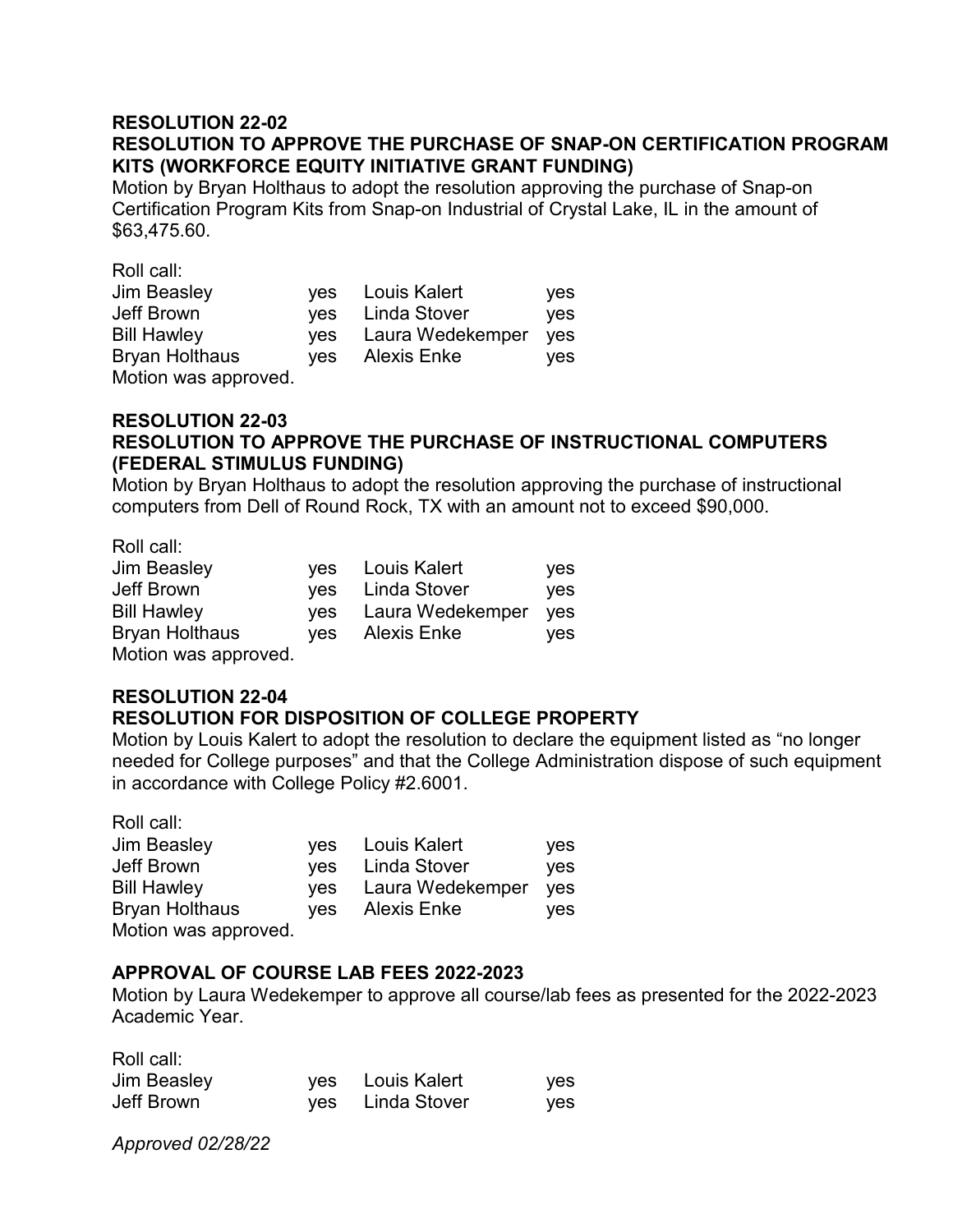| <b>Bill Hawley</b>   | yes Laura Wedekemper yes |            |
|----------------------|--------------------------|------------|
| Bryan Holthaus       | yes Alexis Enke          | <b>ves</b> |
| Motion was approved. |                          |            |

### **APPROVAL OF RESIGNATION OF BRIDGE AND INTEGRATED CAREER & ACADEMIC PREPARATION SYSTEMS (ICAPS) COORDINATOR POSITION (NEW POSITION – ADULT EDUCATION/GRANT FUNDED)**

Motion by Bryan Holthaus to approve the resignation of Julie Boswell as the Bridge and Integrated Career & Academic Preparation Systems (ICAPS) Coordinator Position effective January 3, 2022.

| Roll call:            |            |                  |     |
|-----------------------|------------|------------------|-----|
| Jim Beasley           |            | yes Louis Kalert | yes |
| Jeff Brown            |            | yes Linda Stover | yes |
| <b>Bill Hawley</b>    | ves        | Laura Wedekemper | yes |
| <b>Bryan Holthaus</b> | <b>ves</b> | Alexis Enke      | ves |
| Motion was approved.  |            |                  |     |

## **APPROVAL OF RETIREMENT OF DIRECTOR OF PUBLIC SAFETY**

Motion by Louis Kalert to approve the resignation of Todd Wagner as the Director of Public Safety effective May 31, 2022.

Roll call:

| <b>Jim Beasley</b>    | yes Louis Kalert     | yes |
|-----------------------|----------------------|-----|
| Jeff Brown            | yes Linda Stover     | yes |
| <b>Bill Hawley</b>    | yes Laura Wedekemper | yes |
| <b>Bryan Holthaus</b> | yes Alexis Enke      | yes |
| Motion was approved.  |                      |     |

## **APPROVAL OF EMPLOYMENT OF TEMPORARY FULL-TIME COVID MANAGER (NEW POSITION/HEERF FUNDED)**

Motion by Bryan Holthaus to approve the hire of Maurya Gill as a full-time temporary COVID HR Manager with an annual salary of \$50,000, eligible for fringe benefits with an effective date of January 10, 2022.

| Roll call:            |     |                  |     |
|-----------------------|-----|------------------|-----|
| <b>Jim Beasley</b>    |     | yes Louis Kalert | yes |
| Jeff Brown            |     | ves Linda Stover | yes |
| <b>Bill Hawley</b>    | yes | Laura Wedekemper | yes |
| <b>Bryan Holthaus</b> | ves | Alexis Enke      | ves |
| Motion was approved.  |     |                  |     |

## **APPROVAL OF EMPLOYMENT OF PERKINS PROJECT COORDINATOR**

Motion by Bryan Holthaus to approve the hire of Lisa Wright as the Perkins Project Coordinator, effective upon completion of background check, and contingent upon board approval. Her annual base salary would be \$47,000 with eligibility for fringe benefits.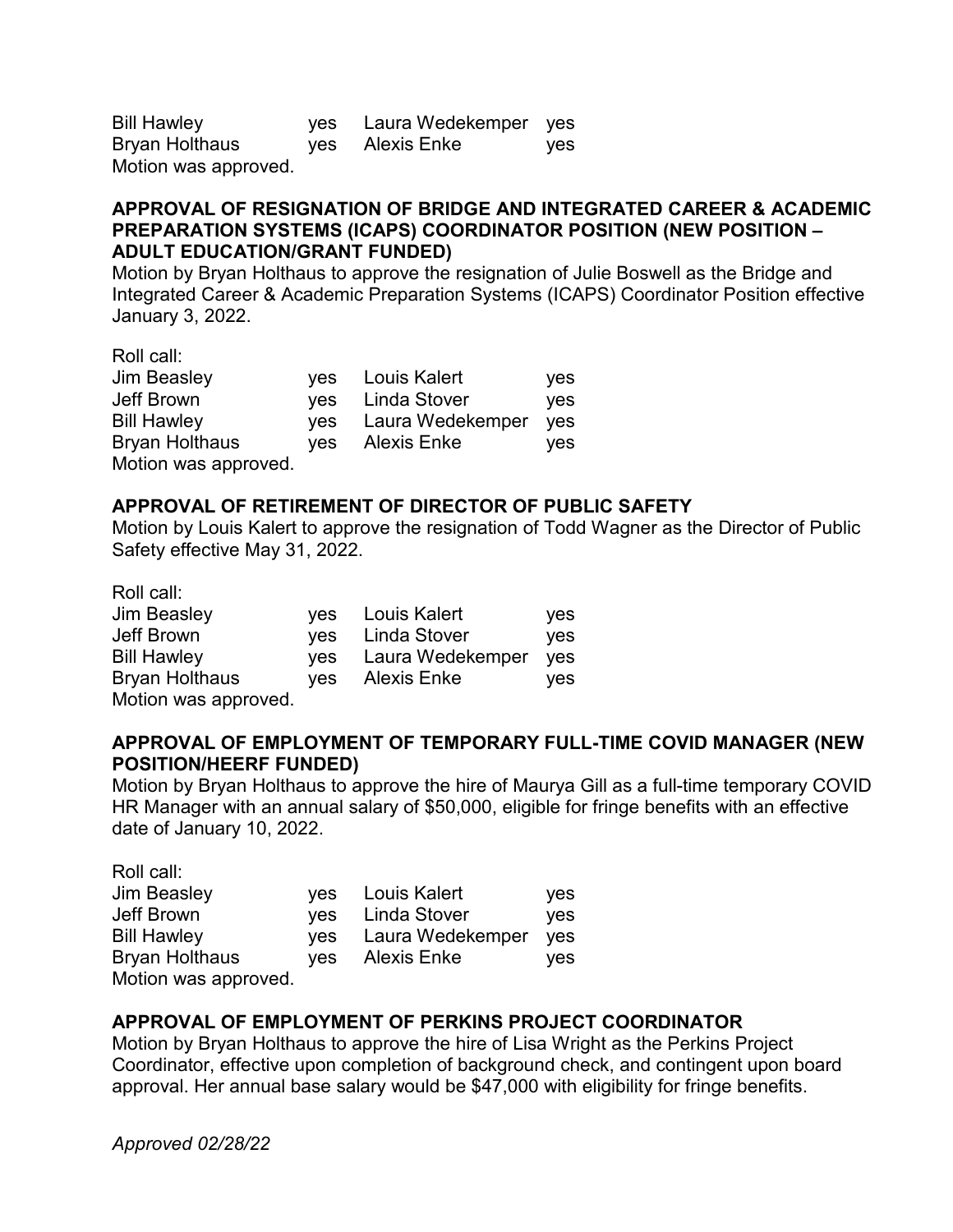| Roll call:            |            |                     |     |
|-----------------------|------------|---------------------|-----|
| <b>Jim Beasley</b>    | ves        | Louis Kalert        | yes |
| Jeff Brown            | <b>ves</b> | <b>Linda Stover</b> | yes |
| <b>Bill Hawley</b>    | <b>ves</b> | Laura Wedekemper    | yes |
| <b>Bryan Holthaus</b> | <b>ves</b> | Alexis Enke         | ves |
| Motion was approved.  |            |                     |     |

# **FIRST READING OF POLICY 3.1008 - POLICY FOR PREPARING AND UPDATING DISCLOSURES PURSUANT TO SECURITIES LAWS**

No action was taken. Informational only.

# **FUTURE AGENDA ITEMS**

- A. Approval of Employment of Warehouse and Distribution Instructor Centralia Correctional Center (IDOC Contract Funded)
- B. Approval of Employment of Industrial Technology Instructor at FCI Greenville (FDOC Contract Funded)
- C. Approval of Employment of Executive Director of Development (Replacement Position)
- D. Update of Bookstore Transition (February)
- E. Remainder of Financial Audit
- F. Approval of Purchase of Vehicle/Trailer Storage Building
- G. Approval of Vendor to Provide Photo Copier Services
- H. Tuition & Fees 2023
- I. Club Allocations

# **TRUSTEE AND PRESIDENT'S COMMENTS AND REPORTS**

# **STUDENT TRUSTEE REPORT**

Alexis Enke reported the following:

- Spring semester began January 10, 2022
- A welcome back breakfast was held for students the first week of classes.
- A "meet the clubs" event was scheduled the week of January 24, 2022, with 12 clubs sharing information and recruiting students.
- Janet Fontenot will be hosting a SWOT (Strengths, Weaknesses, Opportunities and Threats) student focus group on February 1, 2022. Information from this focus group will be used in the development of the next Strategic Plan.

# **PRESIDENT'S COMMENTS**

- President Evans acknowledged President's Cabinet members, faculty and front-line staff for making it through a rough start of the semester. The number of individuals failing the pre-screener with symptoms and/or testing positive for COVID was higher than any other months combined. Everyone worked together to address issues presented with departments being down staff members due to COVID-related absence. The numbers are starting to decline.
- President Evans congratulated the cross-divisional team of individuals who worked on the WEI grant. The college was awarded a second year of funding in the amount of \$595,000. These funds are used to purchase equipment needs of the program, to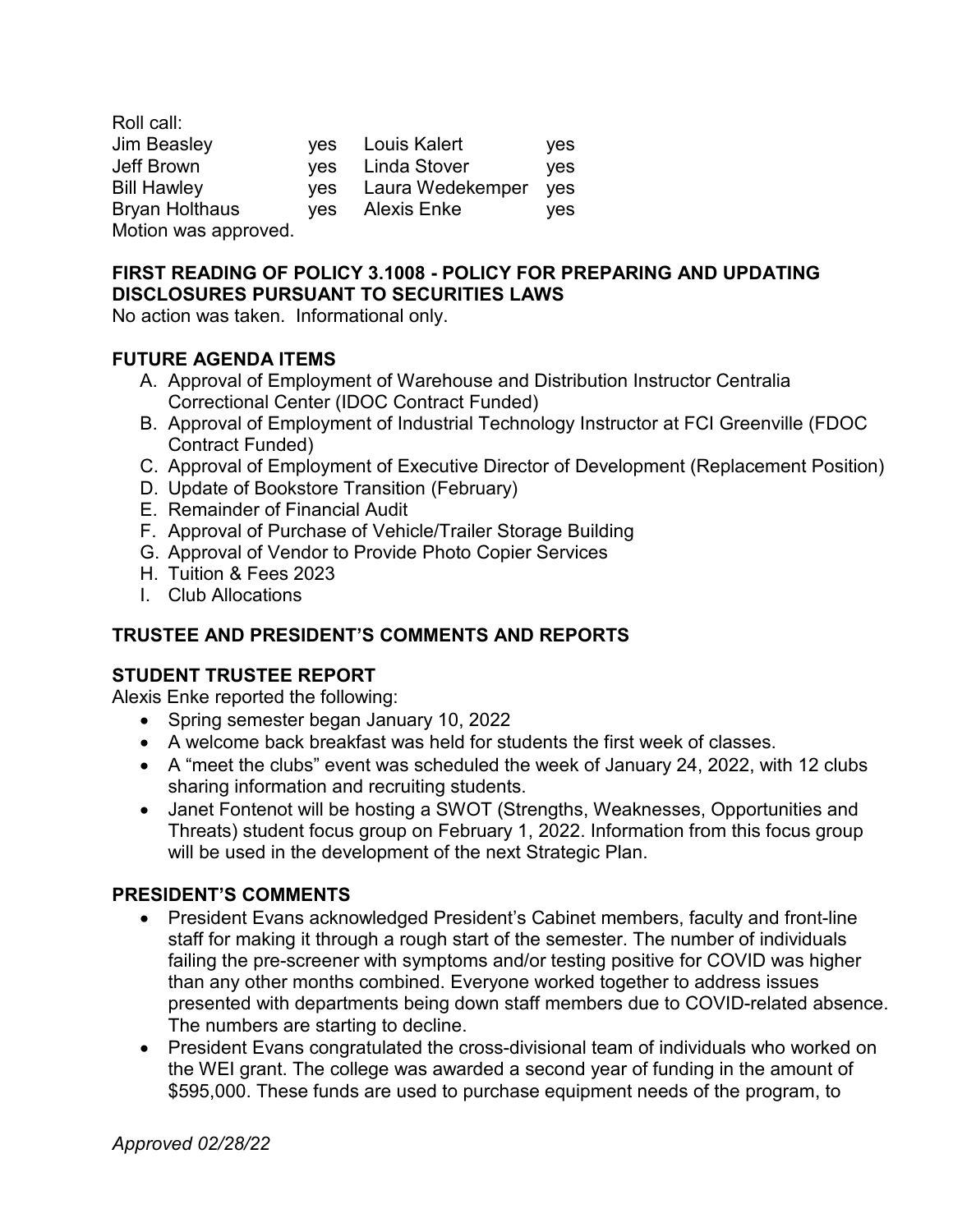provide student support with tuition, fees, and things the student needs to be successful and to provide employment and work-ethic training for individuals in the program.

- The administrative team is closely monitoring the progress of HB2778 and HB4361. HB2778 relates to the use of paid sick leave for COVID-related absences for those individuals who have been vaccinated. HB4361 relates to the proposed increase of three times the current pay structure for adjunct professors which would be very detrimental to community colleges. College administrators have spoken with local legislators and President Evans along with other community college presidents will be meeting with legislators in February to discuss their concerns with these bills.
- President Evans and Trustee Linda Stover will be going to Washington D.C. to attend the National Legislative Summit. President Evans and Trustee Stover will be meeting with legislators to discuss the needs of the college and possible funding opportunities as well as how different legislation affects the college.
- A special Board of Trustees meeting will be held on March 7, 2022, to approve the bids for the deferred maintenance and classroom renovation projects. A lot of work has been done through the planning and design phases. Members of administration, staff, faculty and students have been meeting with FGM Architects to provide input throughout the planning and design phase of the projects.

# **TRUSTEES COMMENTS**

Trustee Linda Stover congratulated Todd Wagner on his retirement. Mrs. Stover commented that the designs of the renovations presented were amazing and feels the renovations will set Kaskaskia College apart from other community colleges in Southern Illinois.

Trustee Jeff Brown advised that he has the opportunity to visit the College on two occasions recently. Mr. Brown commented on how everyone had a smile on their face and expressed his appreciation for the welcoming atmosphere during these trying times.

Chair Hawley read a thank you from the J.W. Oglesby family for remembering the family during the death of their loved one.

# **ADJOURNMENT**

Motion by Louis Kalert to adjourn. All members voted yes by voice vote. The meeting adjourned at 7:47 p.m.

\_\_\_\_\_\_\_\_\_\_\_\_\_\_\_\_\_\_\_\_\_\_\_\_\_\_\_\_\_\_\_ \_\_\_\_\_\_\_\_\_\_\_\_\_\_\_\_\_\_\_\_\_\_\_\_\_\_\_\_\_ Kaskaskia College

Chair, Board of Trustees Secretary, Board of Trustees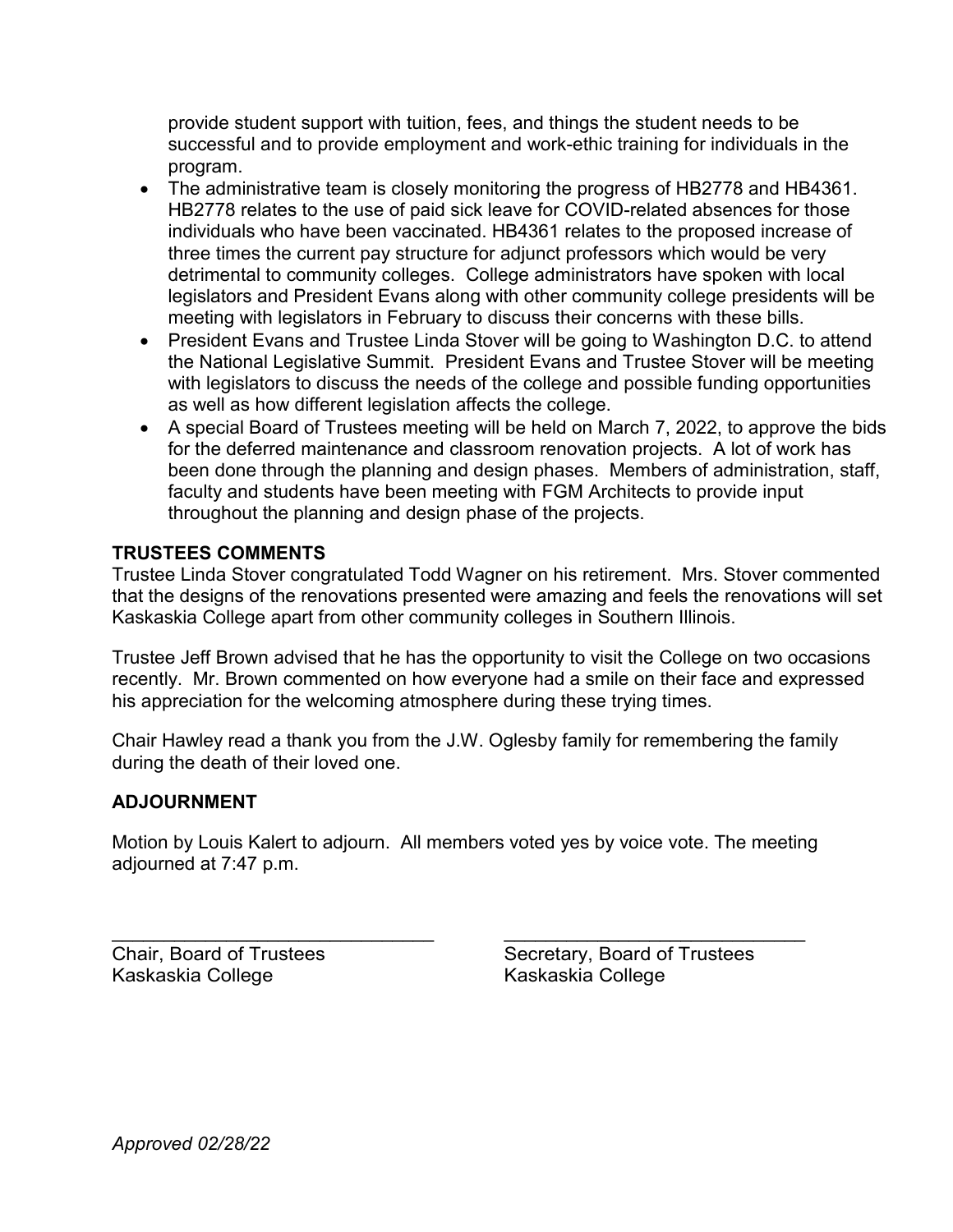### **RESOLUTION TO AWARD THE BID FOR THE PURCHASE OF CNC MILLING MACHINES (FEDERAL STIMULUS FUNDING)**

**WHEREAS,** students enrolled in the Industrial Technology Program are currently training on an industry-sized CNC milling machine in preparation for employment in the CNC programming and machining industry; and

**WHEREAS,** due to the college's current COVID mitigation practices, students are training individually instead of small groups or pairs. This presents an issue when multiple students need to program a cutting path and run it with only one CNC machine; and

 **WHEREAS,** in order to provide more CNC milling machines for students' use while still maintaining proper social distancing in the lab, the college solicited bids for the purchase of three additional machines; and

 **WHEREAS,** in addition to the three additional CNC milling machines for the Industrial Technology Program, the bid specifications included a fourth machine that can either be used in the Industrial Technology Lab for increased social distancing purposes, or installed in a mobile training lab that will be purchased sometime during 2022; and

**WHEREAS,** the decision to purchase the fourth CNC milling machine now was based on the ability to take advantage of current pricing; and

 **WHEREAS,** in addition to publishing a legal notice in the December 17, 2021 edition of the *Centralia Morning Sentinel*, the following vendors were emailed a copy of the invitation to bid document:

| <b>Vendor</b>                                    | <b>City/State</b> |
|--------------------------------------------------|-------------------|
| Tormach, Inc.                                    | Waunakee, WI      |
| <b>Innovative Education Systems</b>              | Oak Grove, MO     |
| First Technologies, Inc.                         | Brookfield, WI    |
| <b>Aidex Corporation</b>                         | Rossville, IN     |
| Moss Educational & Industrial Training Solutions | Johnston, IA      |
| <b>Advanced Technologies Consultants</b>         | Northville, MI    |

And,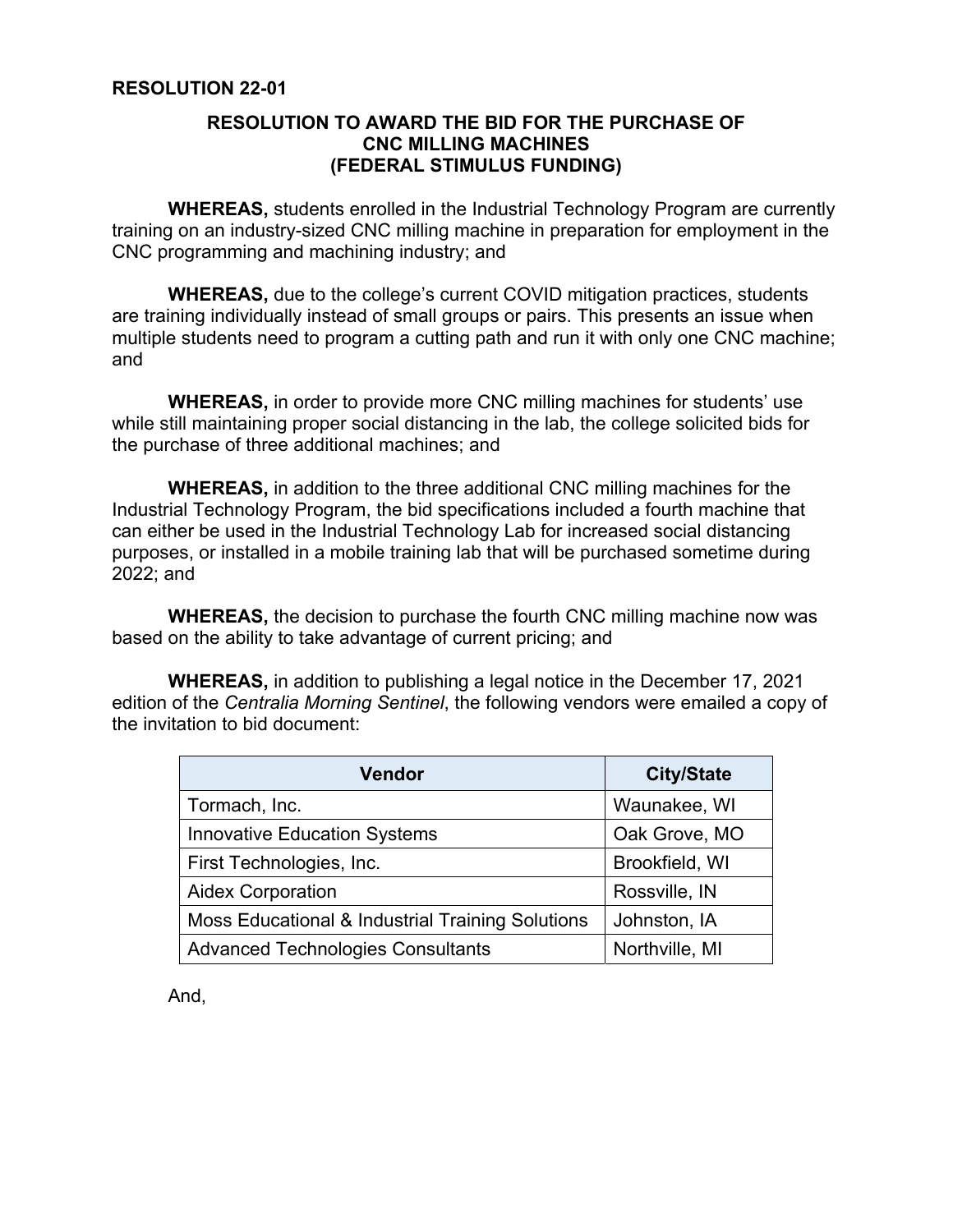**WHEREAS,** the following sealed bid was received:

| <b>Vendor</b>            | <b>Bid Price</b> |
|--------------------------|------------------|
| First Technologies, Inc. | \$54,510         |

And,

**WHEREAS,** the following table details the breakdown of the bid submitted by First Technologies, Inc.:

| <b>Item Description</b>              | Quantity | <b>Unit Bid</b><br><b>Price</b> | <b>Extended</b><br><b>Bid Price</b> |
|--------------------------------------|----------|---------------------------------|-------------------------------------|
| Tormach PCNC 440 Premium Package     | 4        | \$12,699                        | \$50,796                            |
| <b>Milling Machine</b>               |          |                                 |                                     |
| Heavy Duty Stand for Milling Machine |          | \$945                           | \$945                               |
|                                      |          | Shipping:                       | \$3,714                             |
|                                      |          | <b>Total Bid Price:</b>         | \$54,510                            |

And,

**WHEREAS, t**he total bid price indicated above does not include the heavy duty stand for \$945. After contacting First Technologies, Inc. about this error, they confirmed they forgot to include this price in the calculation of their total bid price, and has agreed to honor their total bid price of \$54,510; and

**WHEREAS,** funding for the purchase of three CNC milling machines will come from federal stimulus funding and an alternate funding source for the fourth CNC milling machine. The alternate funding source will be identified by the college Administration. The following table details the breakdown of funding for the purchase of the equipment:

| <b>Funding Source</b>           | \$ Amount |
|---------------------------------|-----------|
| <b>Federal Stimulus Funding</b> | \$41,811  |
| <b>Alternate Funding Source</b> | \$12,699  |
| Total:                          | \$54,510  |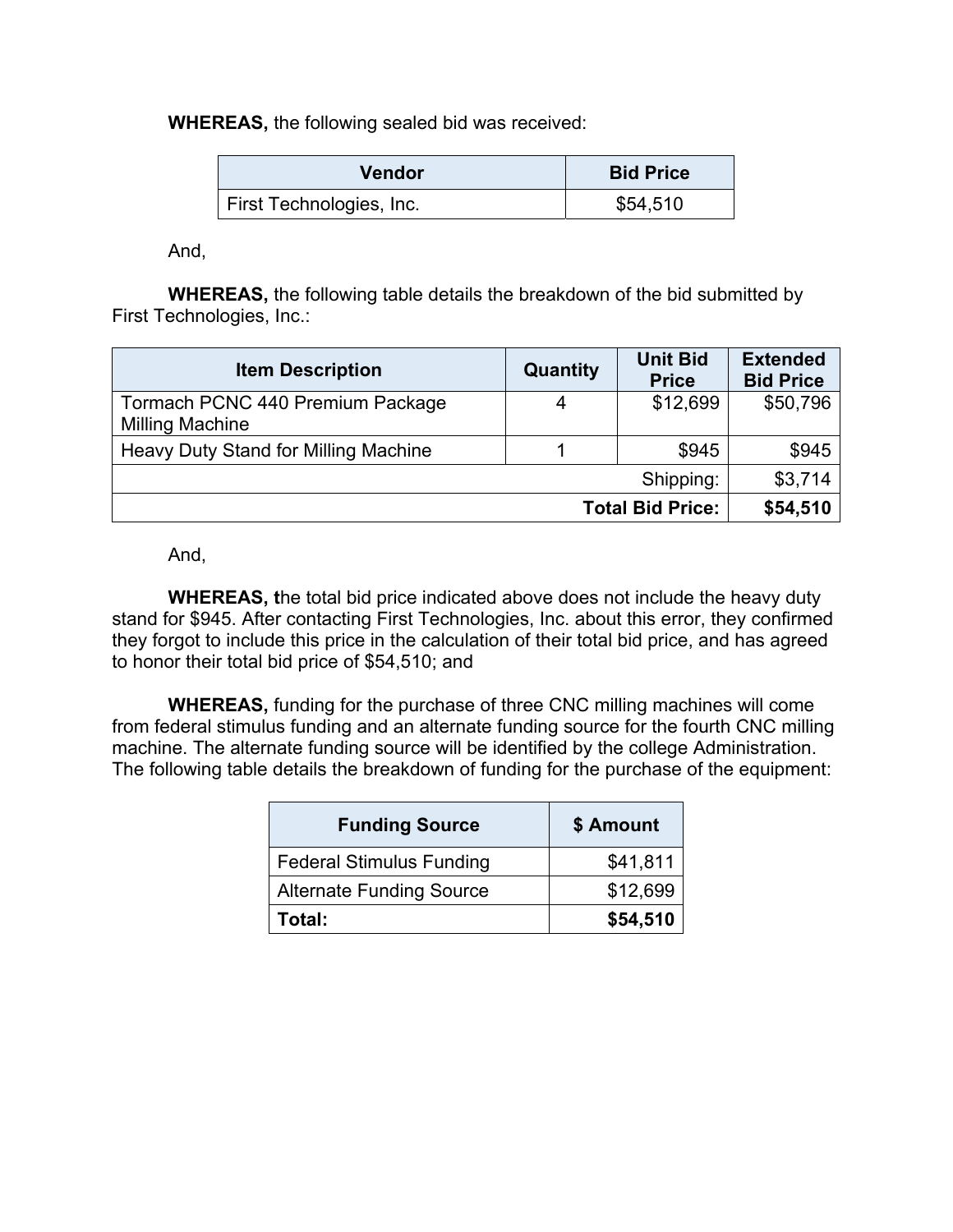**NOW, THEREFORE, BE IT RESOLVED BY THE BOARD OF TRUSTEES OF KASKASKIA COLLEGE, COMMUNITY COLLEGE DISTRICT #501,** that the Board award the bid for the purchase of CNC milling machines to First Technologies, Inc. of Brookfield, WI with \$41,811 in federal stimulus funding and \$12,699 in alternate funding to be identified by college Administration.

 $\overline{\phantom{a}}$  , and the contract of the contract of the contract of the contract of the contract of the contract of the contract of the contract of the contract of the contract of the contract of the contract of the contrac

Dated this 24<sup>th</sup> day of January 2022

Chair, Board of Trustees<br>
Kaskaskia College<br>
Kaskaskia College<br>
Kaskaskia College<br>
Kaskaskia College Kaskaskia College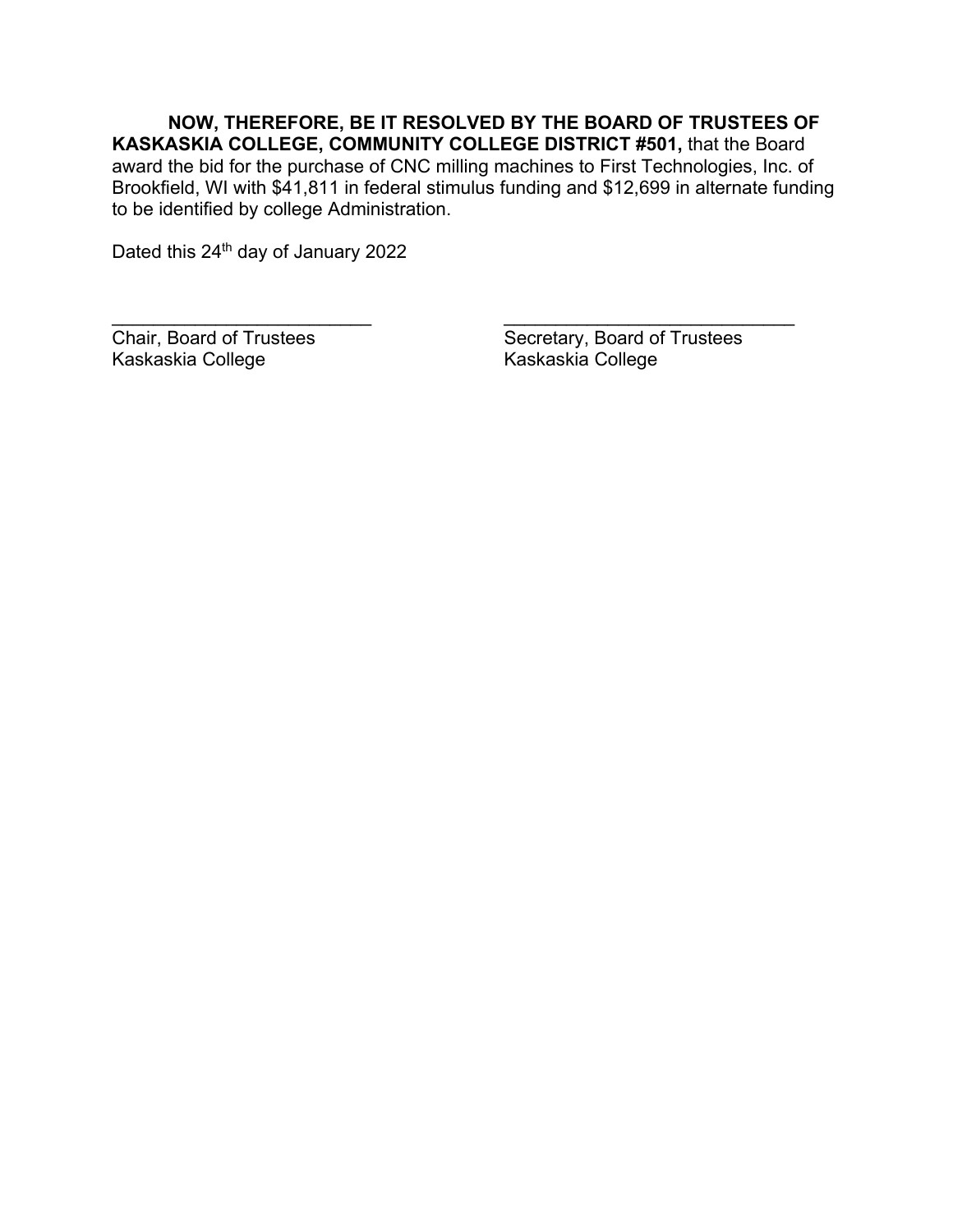## **RESOLUTION TO APPROVE THE PURCHASE OF SNAP-ON CERTIFICATION PROGRAM KITS (WORKFORCE EQUITY INITIATIVE GRANT FUNDING)**

**WHEREAS,** the Workforce Equity Initiative (WEI) Grant includes funding for the purchase of Snap-on Certification Program Kits. The two kits to be purchased are the Mechanical and Electronic Torque Certification Kit and Multimeter Certification Kit. Each kit includes instructional equipment, curriculum, and a storage cabinet; and

**WHEREAS,** the Snap-on Mechanical and Electronic Torque Certification is awarded to students who successfully achieve proficiency in the use of torque tools; and

 **WHEREAS,** the Snap-on Multimeter Certification is awarded to students who have been trained in the use of Snap-on advanced electrical monitoring equipment; and

 **WHEREAS,** Snap-on Industrial has partnered with the National Coalition of Certification Centers (NC3) in offering this certification. NC3 is a network of education providers and corporations that, together, embody passion for innovative CTE models and produce a sustainable, highly-skilled workforce. NC3 provides the curriculum for these certifications that can be embedded into programs or offered as stand-alone training. It is regularly reviewed, updated and shared with education partners; and

**WHEREAS,** the Automotive Program Advisory Committee has reviewed these certification programs and equipment and recommended the purchase; and

 **WHEREAS,** Snap-on Industrial has provided the following pricing for the certification program kits:

| <b>Item Description</b>                                       | <b>Quoted Price</b> |
|---------------------------------------------------------------|---------------------|
| Mechanical and Electronic Torque Certification<br>Program Kit | \$51,364.50         |
| <b>Multimeter Certification Program Kit</b>                   | \$11,333.10         |
| Shipping                                                      | \$778.00            |
| <b>Total Price:</b>                                           | \$63,475.60         |

And,

**WHEREAS,** Snap-on Industrial has provided a letter stating the certification program kits are only available for purchase from them. Therefore, this purchase is considered a sole-source purchase; and

**WHEREAS,** the WEI grant specifically identifies the purchase of the Snap-on certification program kits along with providing the funds to fully cover this purchase.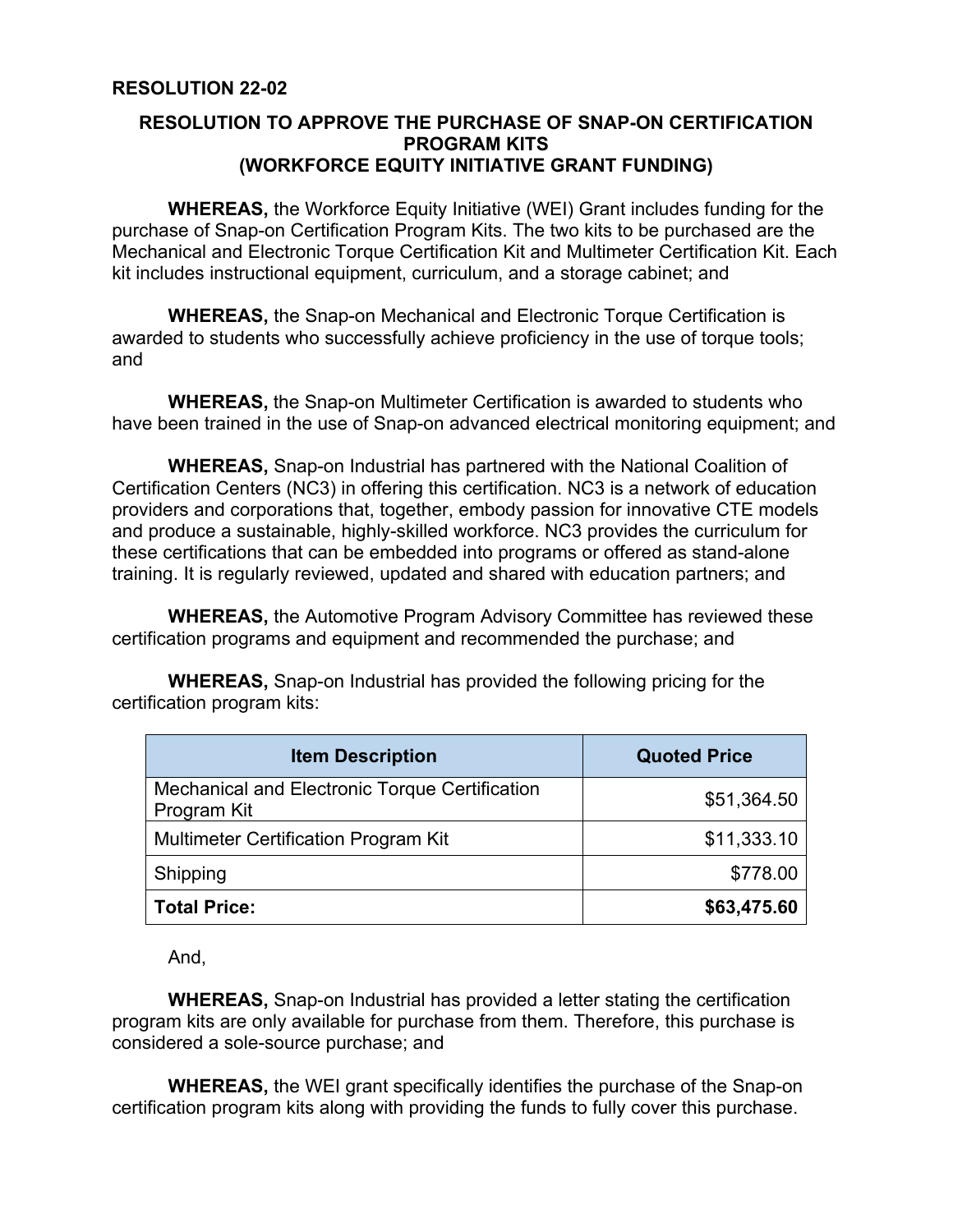**NOW, THEREFORE, BE IT RESOLVED BY THE BOARD OF TRUSTEES OF KASKASKIA COLLEGE, COMMUNITY COLLEGE DISTRICT #501,** that the Board approves the purchase of Snap-on Certification Program Kits from Snap-on Industrial of Crystal Lake, IL in the amount of \$63,475.60.

 $\overline{\phantom{a}}$  , and the contract of the contract of the contract of the contract of the contract of the contract of the contract of the contract of the contract of the contract of the contract of the contract of the contrac

Dated this 24<sup>th</sup> day of January 2022

Chair, Board of Trustees<br>
Kaskaskia College<br>
Kaskaskia College<br>
Kaskaskia College<br>
Kaskaskia College Kaskaskia College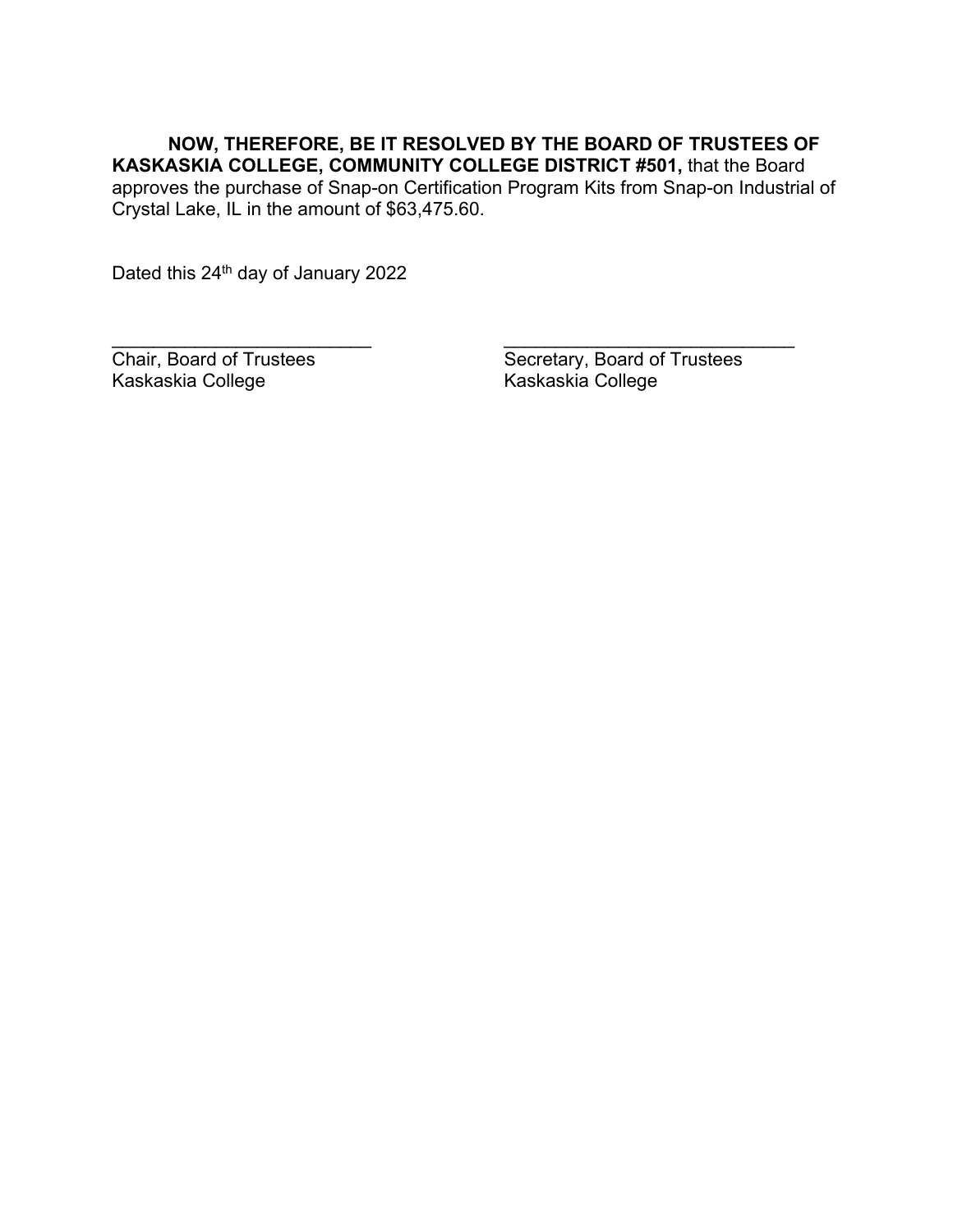### **RESOLUTION 22-03**

### **RESOLUTION TO APPROVE THE PURCHASE OF INSTRUCTIONAL COMPUTERS (FEDERAL STIMULUS FUNDING)**

**WHEREAS,** the college's 3-Year Equipment Plan includes an allocation in the amount of \$90,000 for the purchase of new computers to replace those in instructional labs; and

**WHEREAS,** some instructional computer labs have computers that are six to ten years old and need to be replaced; and

 **WHEREAS,** in recent conversations with Dell, the college's Chief Information Officer has been advised that Dell is offering end-of-year pricing through January 31, 2022; and

 **WHEREAS,** in order to take advantage of the end-of-year pricing, Dell must receive an order prior to January 28, 2022; and

**WHEREAS,** in order to finalize an order for computers and take advantage of Dell's end-of-year pricing, the Board of Trustees is being asked to approve the purchase of new computers with an amount not to exceed \$90,000; and

 **WHEREAS,** pursuant to the Illinois Public Community College Act (110 ILCS 805/), the purchase of computer equipment is exempt from the bidding requirement however, since the anticipated cost exceeds \$25,000, the purchase must be approved by the Board of Trustees; and

 **WHEREAS,** the college administration will provide the Board of Trustees with the final purchase details when they become available.

 **NOW, THEREFORE, BE IT RESOLVED BY THE BOARD OF TRUSTEES OF KASKASKIA COLLEGE, COMMUNITY COLLEGE DISTRICT #501,** that the Board approves the purchase of instructional computers from Dell of Round Rock, TX with an amount not to exceed \$90,000.

 $\overline{\phantom{a}}$  , and the contract of the contract of the contract of the contract of the contract of the contract of the contract of the contract of the contract of the contract of the contract of the contract of the contrac

Dated this 24<sup>th</sup> day of January 2022

Kaskaskia College Kaskaskia College

Chair, Board of Trustees Secretary, Board of Trustees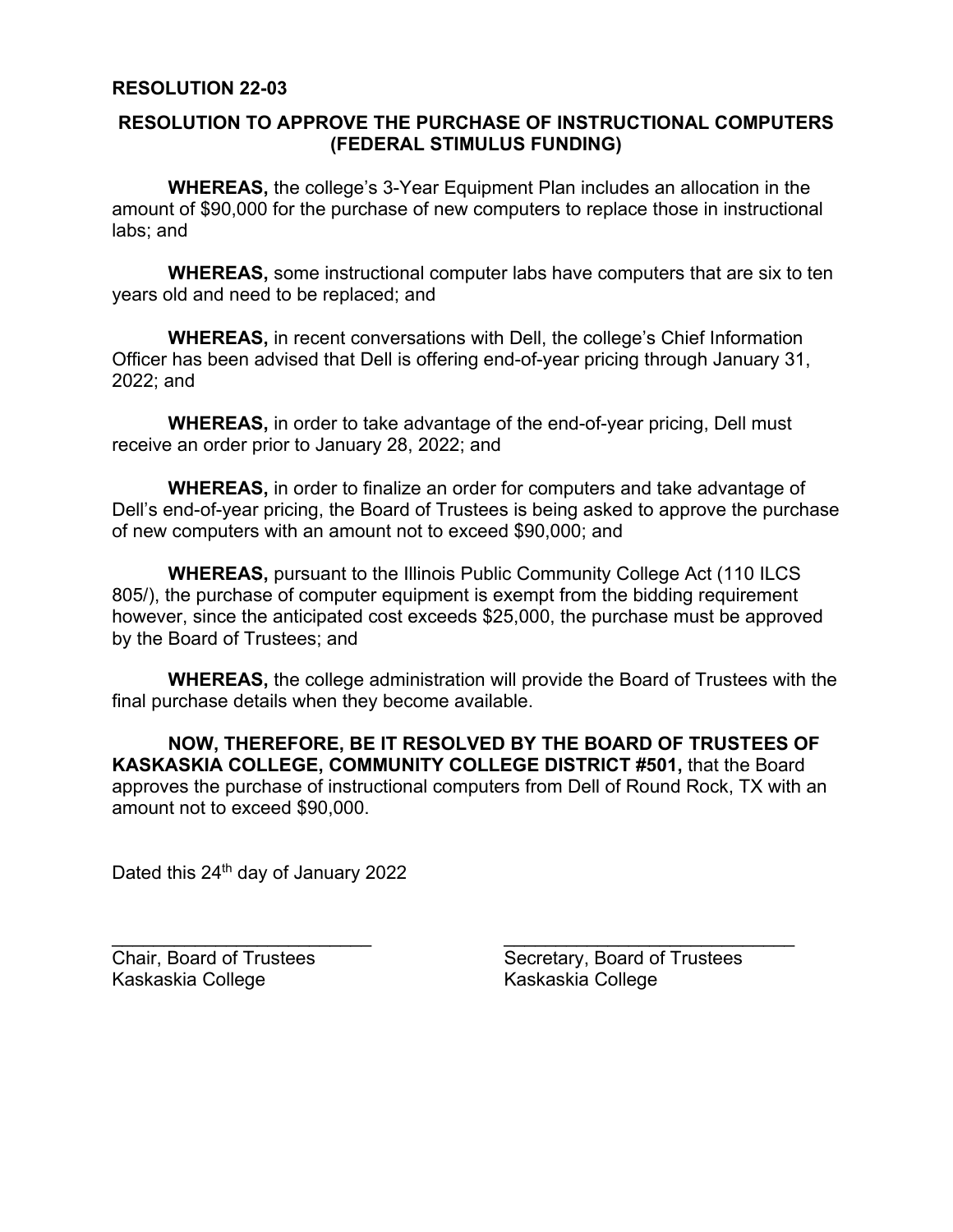### **RESOLUTION 22-04**

## **RESOLUTION FOR DISPOSITION OF COLLEGE PROPERTY**

**WHEREAS**, in accordance with the Illinois Public Community College Act, 110 ILCS 805/3-41, the Board is authorized "to sell at private or public sale any personal or real property not needed for community college purposes"; and

**WHEREAS**, a written accounting of such personal property is identified in the accompanying list of equipment.

**NOW, THEREFORE, BE IT RESOLVED**, by the Board of Trustees of Kaskaskia College, Community College District #501, that the equipment listed be declared as "no longer needed for College purposes" and that the College Administration dispose of such equipment in accordance with College Policy #2.6001

 $\frac{1}{2}$  ,  $\frac{1}{2}$  ,  $\frac{1}{2}$  ,  $\frac{1}{2}$  ,  $\frac{1}{2}$  ,  $\frac{1}{2}$  ,  $\frac{1}{2}$  ,  $\frac{1}{2}$  ,  $\frac{1}{2}$  ,  $\frac{1}{2}$  ,  $\frac{1}{2}$  ,  $\frac{1}{2}$  ,  $\frac{1}{2}$  ,  $\frac{1}{2}$  ,  $\frac{1}{2}$  ,  $\frac{1}{2}$  ,  $\frac{1}{2}$  ,  $\frac{1}{2}$  ,  $\frac{1$ 

Dated this 24th day of January 2022

Chair, Board of Trustees<br>
Kaskaskia College<br>
Kaskaskia College<br>
Kaskaskia College Kaskaskia College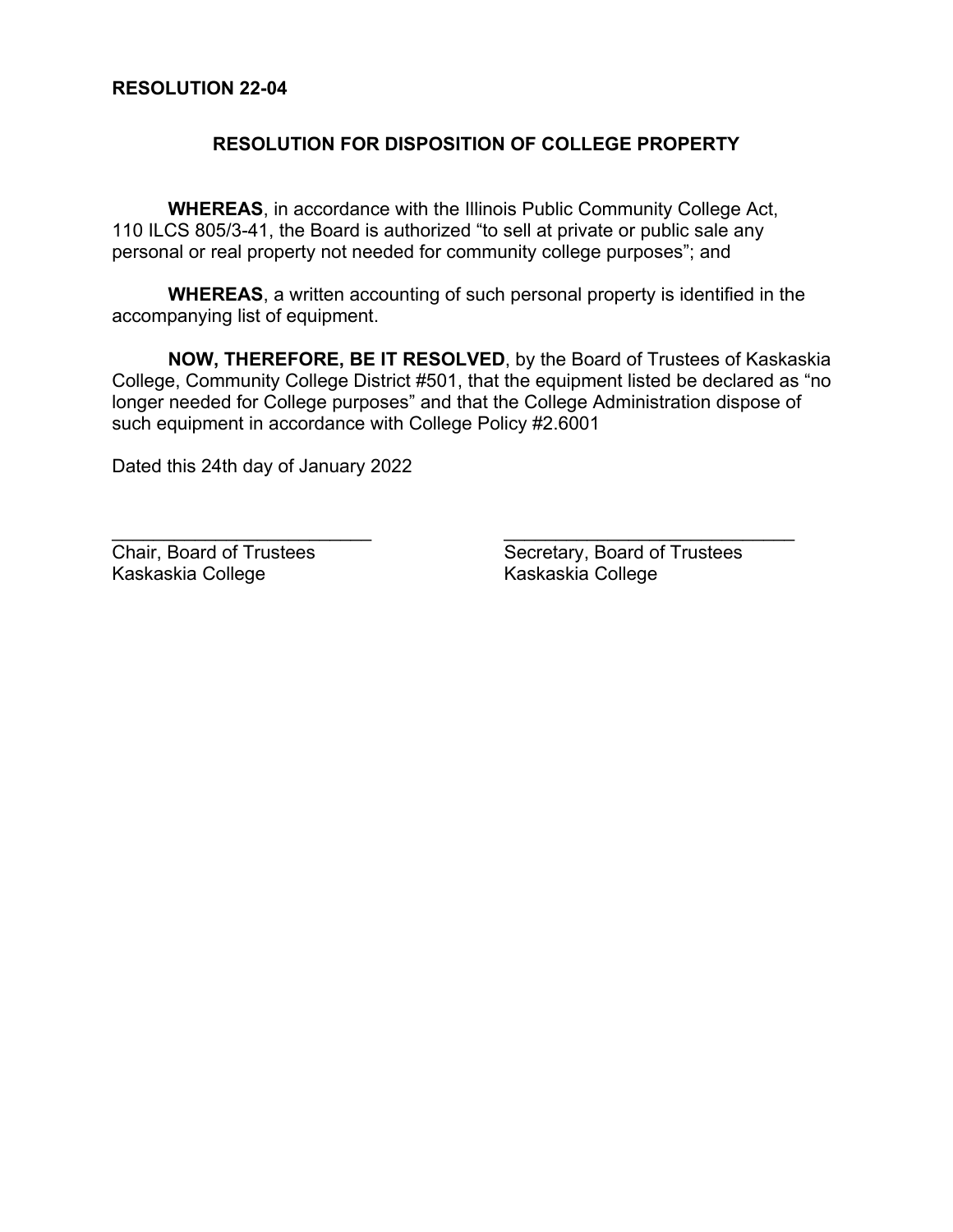**Note:** IT-related equipment will be offered to PCs for People. This organization works to reduce the volume of computers going into landfills.

## **ITEMS TO BE SALVAGED**

| <b>ITEM DESCRIPTION</b>       | <b>QUANTITY</b> | <b>PROPERTY</b><br>TAG# | <b>MANUFACTURER</b> | <b>MODEL#</b>  | <b>SERIAL#</b> |
|-------------------------------|-----------------|-------------------------|---------------------|----------------|----------------|
| Air Compressor / Air<br>Dryer |                 | 22849                   | <b>BELAIR</b>       | <b>AHT75-1</b> | 0937F-75       |
| <b>Boxlight Projector</b>     |                 | 10163                   | <b>BOXLIGHT</b>     | CP-7T          | G0Y03276       |
| Duplicator                    |                 | IT2572                  | <b>ALERATEC</b>     | N/A            | F09050250042   |
| <b>DVR</b>                    |                 | 24428                   | <b>TOSHIBA</b>      | DVR620KU       | B34P16274U0600 |
| Laptop                        |                 | 24227 F1433             | <b>DELL</b>         | E5520          | 4GN75S1        |
| Laptop                        |                 | 24817                   | <b>DELL</b>         | E5520          | BVVZJX1        |
| Laptop                        |                 | 25337                   | <b>DELL</b>         | E5520          | 8QV3MX1        |
| Laptop                        |                 | 25347                   | <b>DELL</b>         | E5520          | 7RV3MX1        |
| Laptop                        |                 | 25348                   | <b>DELL</b>         | E5520          | 4XV3MX1        |
| Laptop                        |                 | 25354                   | <b>DELL</b>         | E5520          | 83W3MX1        |
| Laptop                        |                 | 25351                   | <b>DELL</b>         | E5520          | 2LW3MX1        |
| Laptop                        |                 | 25335                   | <b>DELL</b>         | E5520          | 5YV3MX1        |
| Laptop                        |                 | 24841                   | <b>DELL</b>         | E5520          | C72ZJX1        |
| Laptop                        |                 | 25355                   | <b>DELL</b>         | E5520          | JXV3MX1        |
| Laptop                        |                 | 24883                   | <b>DELL</b>         | E5520          | CP5ZJX1        |
| Laptop                        |                 | 25338                   | <b>DELL</b>         | E5520          | H4W3MX1        |
| Laptop                        |                 | 25352                   | <b>DELL</b>         | E5520          | 7YV3MX1        |
| Laptop                        |                 | 25349                   | <b>DELL</b>         | E5520          | GYV3MX1        |
| Laptop                        |                 | 25344                   | <b>DELL</b>         | E5520          | 84W3MX1        |
| Laptop                        |                 | 25333                   | <b>DELL</b>         | E5520          | 5SW3MX1        |
| Laptop                        |                 | 24846                   | <b>DELL</b>         | E5520          | 4G0ZJX1        |
| Laptop                        |                 | 25353                   | <b>DELL</b>         | E5520          | FQV3MX1        |
| Laptop                        |                 | 25345                   | <b>DELL</b>         | E5520          | JRV3MX1        |
| Laptop                        |                 | 25341                   | <b>DELL</b>         | E5520          | G8W3MX1        |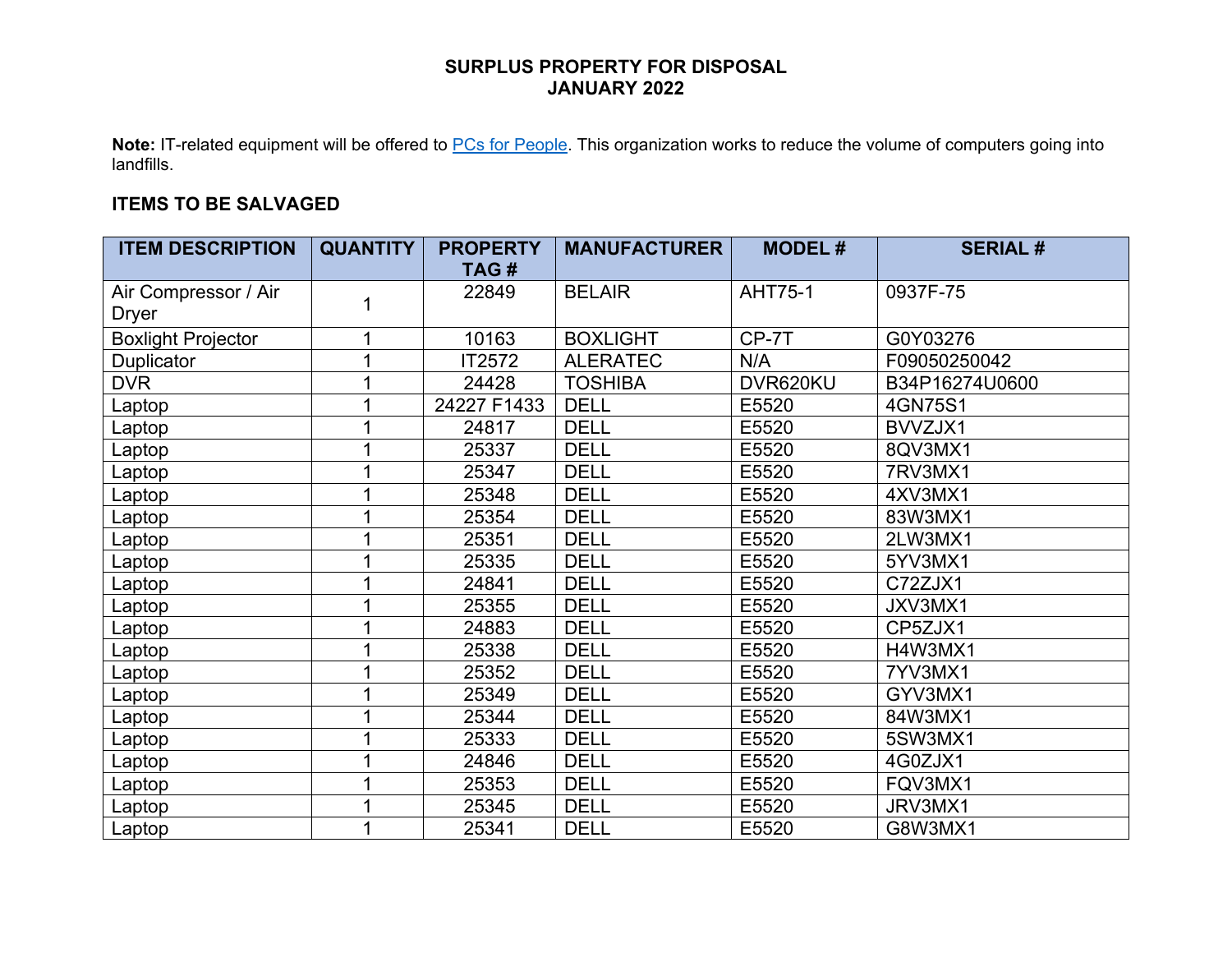| <b>ITEM DESCRIPTION</b> | <b>QUANTITY</b> | <b>PROPERTY</b> | <b>MANUFACTURER</b> | <b>MODEL#</b>       | <b>SERIAL#</b>       |
|-------------------------|-----------------|-----------------|---------------------|---------------------|----------------------|
|                         |                 | TAG#            |                     |                     |                      |
| Laptop                  | 1               | 25334           | <b>DELL</b>         | E5520               | 5BW3MX1              |
| Laptop                  | 1               | 25342           | <b>DELL</b>         | E5520               | 4QV3MX1              |
| Laptop                  | 1               | 25346           | <b>DELL</b>         | E5520               | 3PV3MX1              |
| Laptop                  |                 | 25350           | <b>DELL</b>         | E5520               | 15W3MX1              |
| Laptop                  |                 | 25343           | <b>DELL</b>         | E5520               | FJV3MX1              |
| Laptop                  | 1               | 25339           | <b>DELL</b>         | E5520               | 89W3MX1              |
| Laptop                  |                 | 25336           | <b>DELL</b>         | E5520               | DPV3MX1              |
| Monitor                 | 1               | IT2340          | <b>DELL</b>         | N/A                 | N/A                  |
| Monitor                 |                 | 24612           | <b>DELL</b>         | N/A                 | CN08VVND7444522OB2KS |
| Monitor                 |                 | 24162           | <b>HP</b>           | <b>LA2405WG</b>     | CN411910V1           |
| PC                      |                 | IT2197          | <b>DELL</b>         | OPTIPLEX 360        | 9YZY4J1              |
| PC                      |                 | IT2092          | <b>DELL</b>         | OPTIPLEX 360        | 9VDV4J1              |
| PC                      | 1               | IT2167          | <b>DELL</b>         | OPTIPLEX 360        | 9YZP4J1              |
| PC                      |                 | IT2071          | <b>DELL</b>         | <b>OPTIPLEX 360</b> | 9VDW5J1              |
| PC                      |                 | IT2132          | <b>DELL</b>         | OPTIPLEX 360        | 9VFJ5J1              |
| PC                      |                 | IT2171          | <b>DELL</b>         | OPTIPLEX 360        | 9K6G4J1              |
| PC                      |                 | IT2026          | <b>DELL</b>         | OPTIPLEX 760        | CZKQXH1              |
| PC                      | 1               | 24297           | <b>DELL</b>         | OPTIPLEX 760        | 48TYWR1              |
| <b>PC</b>               |                 | IT2032          | <b>DELL</b>         | OPTIPLEX 760        | 2ZKQXH1              |
| PC                      |                 | 24485           | <b>DELL</b>         | OPTIPLEX 790        | 1RVWNS1              |
| PC                      |                 | 24479           | <b>DELL</b>         | OPTIPLEX 790        | 1RNZNS1              |
| PC                      | 1               | 24535           | <b>DELL</b>         | OPTIPLEX 790        | 1R81PS1              |
| PC                      | 1               | 24554           | <b>DELL</b>         | OPTIPLEX 790        | 1RSZNS1              |
| PC                      |                 | 24474           | <b>DELL</b>         | OPTIPLEX 790        | 1RRYNS1              |
| PC                      |                 | 24477           | <b>DELL</b>         | OPTIPLEX 790        | 1RMYNS1              |
| PC                      |                 | 24476           | <b>DELL</b>         | OPTIPLEX 790        | 1R9YNS1              |
| PC                      | 1               | 24481           | <b>DELL</b>         | OPTIPLEX 790        | 1RPOPS1              |
| PC                      | 1               | 24484           | <b>DELL</b>         | OPTIPLEX 790        | 1R1YNS1              |
| $\overline{PC}$         | 1               | 24533           | <b>DELL</b>         | OPTIPLEX 790        | 1RN1PS1              |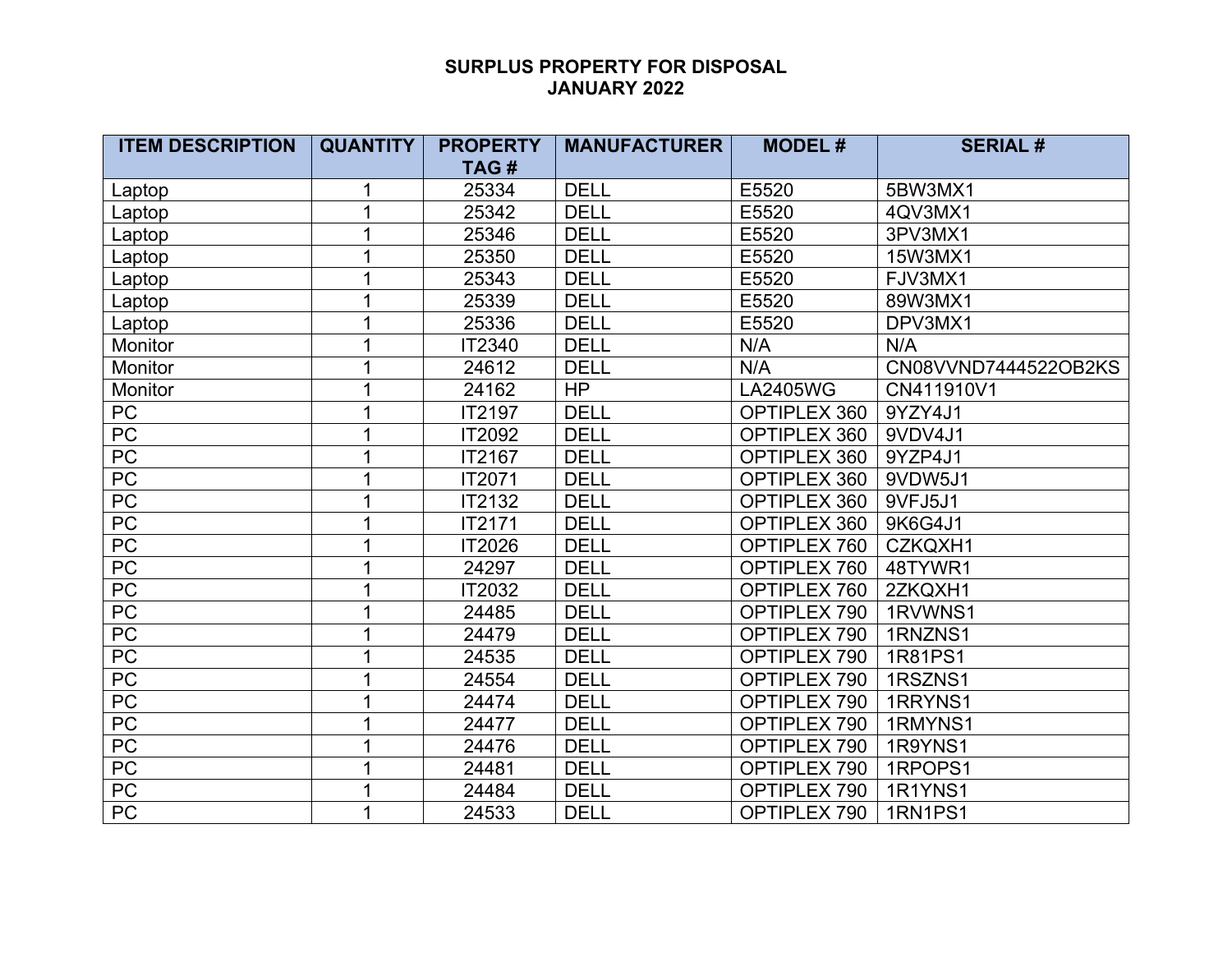| <b>ITEM DESCRIPTION</b> | <b>QUANTITY</b> | <b>PROPERTY</b> | <b>MANUFACTURER</b> | <b>MODEL#</b> | <b>SERIAL#</b> |
|-------------------------|-----------------|-----------------|---------------------|---------------|----------------|
|                         |                 | TAG#            |                     |               |                |
| <b>PC</b>               | 1               | 24471           | <b>DELL</b>         | OPTIPLEX 790  | 1RCYNS1        |
| PC                      | 1               | 24470           | <b>DELL</b>         | OPTIPLEX 790  | 1RQ1PS1        |
| PC                      |                 | 24490           | <b>DELL</b>         | OPTIPLEX 790  | 1RPZNS1        |
| PC                      |                 | 24558           | <b>DELL</b>         | OPTIPLEX 790  | 1RWZNS1        |
| PC                      |                 | 24478           | <b>DELL</b>         | OPTIPLEX 790  | 1RTWNS1        |
| PC                      |                 | 24486           | <b>DELL</b>         | OPTIPLEX 790  | 1RFWNS1        |
| PC                      | 1               | 24487           | <b>DELL</b>         | OPTIPLEX 790  | 1R2YNS1        |
| PC                      | 1               | 24472           | <b>DELL</b>         | OPTIPLEX 790  | 1RLXNS1        |
| PC                      |                 | 24500           | <b>DELL</b>         | OPTIPLEX 790  | 1RSWNS1        |
| PC                      |                 | 24488           | <b>DELL</b>         | OPTIPLEX 790  | 1RMOPS1        |
| PC                      |                 | 24473           | <b>DELL</b>         | OPTIPLEX 790  | 1R82PS1        |
| PC                      |                 | 24501           | <b>DELL</b>         | OPTIPLEX 790  | 1RDWNS1        |
| PC                      |                 | 24496           | <b>DELL</b>         | OPTIPLEX 790  | 1RLYNS1        |
| PC                      |                 | 24520           | <b>DELL</b>         | OPTIPLEX 790  | 1RXZNS1        |
| PC                      |                 | 24526           | <b>DELL</b>         | OPTIPLEX 790  | 1RLOPS1        |
| PC                      |                 | 24522           | <b>DELL</b>         | OPTIPLEX 790  | 1RM1PS1        |
| PC                      |                 | 24495           | <b>DELL</b>         | OPTIPLEX 790  | 1RFOPS1        |
| PC                      |                 | 24527           | <b>DELL</b>         | OPTIPLEX 790  | 1RB1PS1        |
| PC                      |                 | 24523           | <b>DELL</b>         | OPTIPLEX 790  | 1RSOPS1        |
| PC                      |                 | 24524           | <b>DELL</b>         | OPTIPLEX 790  | 1ROXNS1        |
| PC                      |                 | 24564           | <b>DELL</b>         | OPTIPLEX 790  | 1RP1PS1        |
| PC                      | 1               | 24493           | <b>DELL</b>         | OPTIPLEX 790  | 1RQOPS1        |
| <b>PC</b>               |                 | 24563           | <b>DELL</b>         | OPTIPLEX 790  | 1R2XNS1        |
| PC                      |                 | 24515           | <b>DELL</b>         | OPTIPLEX 790  | 1R2ZNS1        |
| PC                      |                 | 24516           | <b>DELL</b>         | OPTIPLEX 790  | 1QZYNS1        |
| PC                      |                 | 24512           | <b>DELL</b>         | OPTIPLEX 790  | 1R42PS1        |
| PC                      |                 | 24467           | <b>DELL</b>         | OPTIPLEX 790  | 3S52PS1        |
| PC                      |                 | 24555           | <b>DELL</b>         | OPTIPLEX 790  | 1RXWNS1        |
| <b>PC</b>               |                 | 24491           | <b>DELL</b>         | OPTIPLEX 790  | 1R3XNS1        |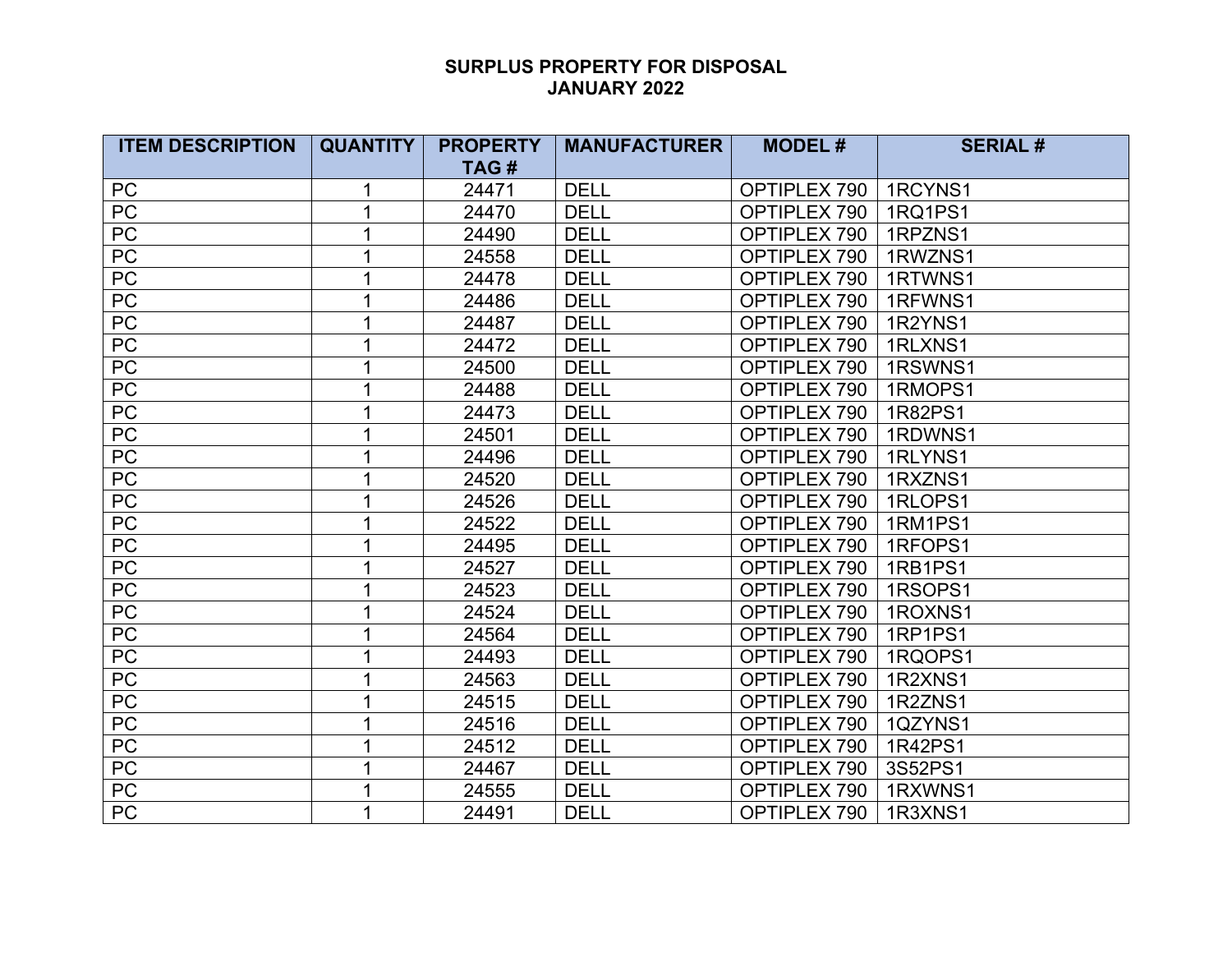| <b>ITEM DESCRIPTION</b> | <b>QUANTITY</b> | <b>PROPERTY</b> | <b>MANUFACTURER</b> | <b>MODEL#</b>                              | <b>SERIAL#</b> |
|-------------------------|-----------------|-----------------|---------------------|--------------------------------------------|----------------|
|                         |                 | TAG#            |                     |                                            |                |
| PC                      |                 | 24497           | <b>DELL</b>         | OPTIPLEX 790                               | 1RJ0PS1        |
| PC                      |                 | 24469           | <b>DELL</b>         | OPTIPLEX 790                               | 1RGWNS1        |
| PC                      |                 | 24502           | <b>DELL</b>         | OPTIPLEX 790                               | 1R6YNS1        |
| ${\sf PC}$              |                 | 24670           | <b>DELL</b>         | OPTIPLEX 790                               | 8HHH4V1        |
| PC                      |                 | 24551           | <b>DELL</b>         | OPTIPLEX 790                               | <b>1RF1PS1</b> |
| $\overline{PC}$         |                 | 24532           | <b>DELL</b>         | OPTIPLEX 790                               | 1RQYNS1        |
| PC                      |                 | 24541           | <b>DELL</b>         | OPTIPLEX 790                               | 1RG1PS1        |
| $\overline{PC}$         |                 | 24521           | <b>DELL</b>         | OPTIPLEX 790                               | 1RR1PS1        |
| $\overline{PC}$         |                 | 24519           | <b>DELL</b>         | OPTIPLEX 790                               | 1R91PS1        |
| $\overline{PC}$         |                 | 24562           | <b>DELL</b>         | OPTIPLEX 790                               | 1RD1PS1        |
| PC                      |                 | 24557           | <b>DELL</b>         | OPTIPLEX 790                               | 1RR0PS1        |
| PC                      |                 | 24525           | <b>DELL</b>         | OPTIPLEX 790                               | 1R5YNS1        |
| PC                      |                 | 24518           | <b>DELL</b>         | OPTIPLEX 790                               | <b>13YNS1</b>  |
| PC                      |                 | 24561           | <b>DELL</b>         | OPTIPLEX 790                               | 1RJWNS1        |
| PC                      |                 | 24503           | <b>DELL</b>         | OPTIPLEX 790                               | 1RB2PS1        |
| PC                      |                 | 24534           | <b>DELL</b>         | OPTIPLEX 790                               | 1RN0PS1        |
| PC                      |                 | 24513           | <b>DELL</b>         | OPTIPLEX 790                               | 1RH1PS1        |
| PC                      |                 | 24506           | <b>DELL</b>         | OPTIPLEX 790                               | 1QZ1PS1        |
| PC                      |                 | 24529           | <b>DELL</b>         | OPTIPLEX 790                               | 1R71PS1        |
| PC                      |                 | 24509           | <b>DELL</b>         | OPTIPLEX 790                               | 1R62PS1        |
| PC                      |                 | 24290           | <b>DELL</b>         | OPTIPLEX 790                               | 48TWWR1        |
| PC                      | 1               | 24423           | <b>DELL</b>         | OPTIPLEX 790                               | CS9NMS1        |
| PC                      | 1               | 24309           | <b>DELL</b>         | OPTIPLEX 790                               | 48Y0XR1        |
| <b>PC</b>               | 1               | 24140           | <b>HP</b>           | <b>COMPOQ</b><br>3000                      | 2UA1221FSC     |
| Printer                 | 1               | 25881           | <b>DELL</b>         | <b>OFFICEJET</b><br>6700<br><b>PREMIUM</b> | CN45PDS1WC05RQ |